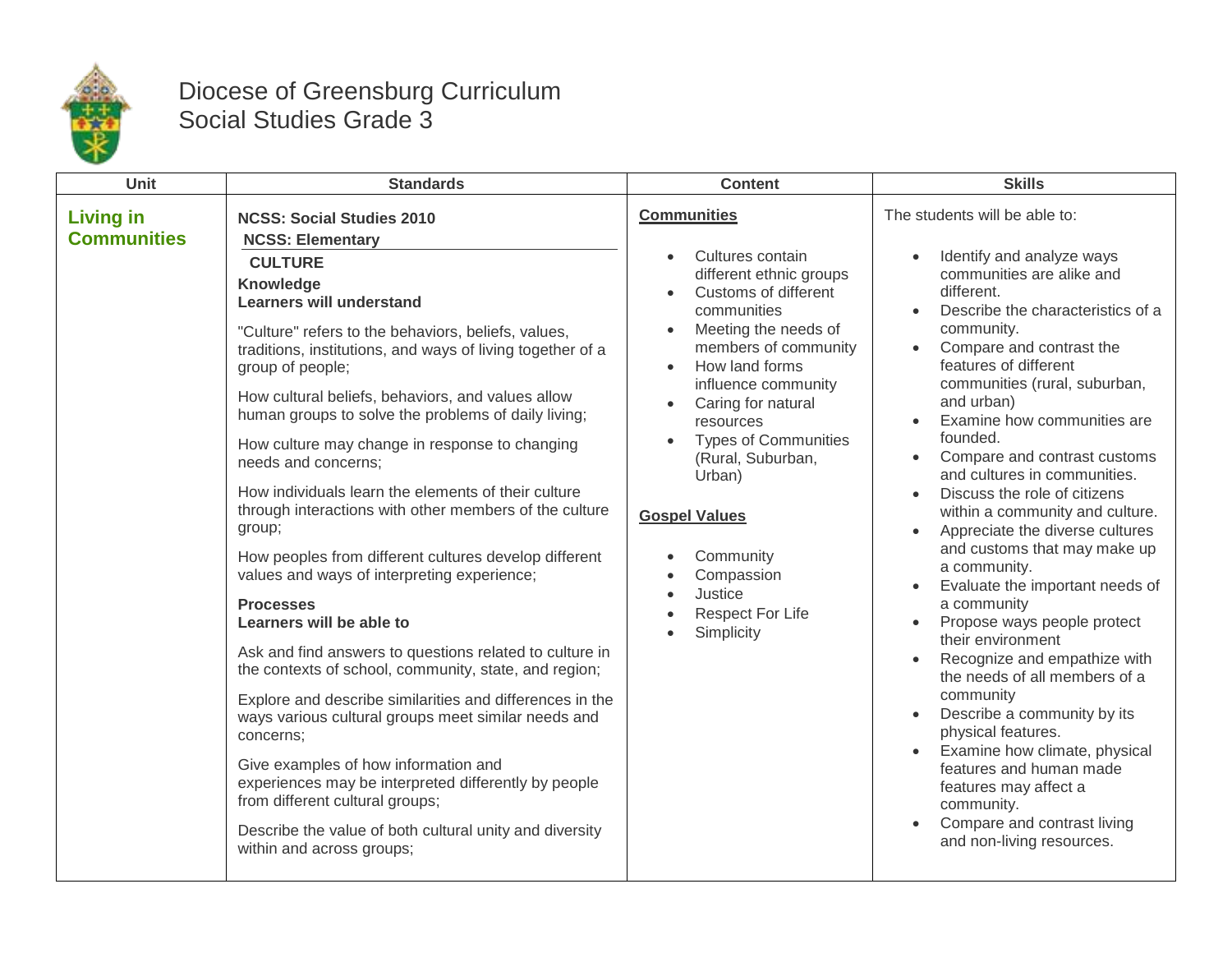| Unit | <b>Standards</b>                                                                                                                                                                                                                                                                                                                                                                                                                                                                   | <b>Content</b> | <b>Skills</b>                                                                                                                                                                                                                                                                                                                                 |
|------|------------------------------------------------------------------------------------------------------------------------------------------------------------------------------------------------------------------------------------------------------------------------------------------------------------------------------------------------------------------------------------------------------------------------------------------------------------------------------------|----------------|-----------------------------------------------------------------------------------------------------------------------------------------------------------------------------------------------------------------------------------------------------------------------------------------------------------------------------------------------|
|      | Demonstrate how holding different values and beliefs<br>can contribute or pose obstacles to understanding<br>between people and groups.<br><b>Products</b><br>Learners demonstrate understanding by<br>Presenting a "compare and contrast" chart<br>demonstrating the similarities and differences between<br>two or more cultural groups in given categories (such<br>as food, shelter, language, religion, arts, or beliefs);<br>Role-playing ways in which cultural differences |                | Understand the importance of<br>renewable and non-renewable<br>resources.<br>Recognize factors that influence<br>human settlement and how<br>humans adapt to their<br>environment.<br>Explain how natural disasters<br>can change an environment.<br>Explore how to preserve the<br>environment of oceans.<br>List positive and negative ways |
|      | between two or more groups can cause conflict, or can<br>contribute to solving problems.                                                                                                                                                                                                                                                                                                                                                                                           |                | in which people modify their<br>environment.                                                                                                                                                                                                                                                                                                  |
|      | TIME, CONTINUITY, AND CHANGE<br>Knowledge<br><b>Learners will understand</b>                                                                                                                                                                                                                                                                                                                                                                                                       |                | Brainstorm how citizens can<br>work together in order to care<br>for their environment.<br>List ways that landforms and                                                                                                                                                                                                                       |
|      | The study of the past is the story of communities,<br>nations, and the world;                                                                                                                                                                                                                                                                                                                                                                                                      |                | resources influence the<br>development of a community.                                                                                                                                                                                                                                                                                        |
|      | That we can learn our personal past and the past of<br>communities, nations, and the world by means of<br>stories, biographies, interviews, and original sources<br>such as documents, letters, photographs, and<br>artifacts;                                                                                                                                                                                                                                                     |                |                                                                                                                                                                                                                                                                                                                                               |
|      | POWER, AUTHORITY, AND GOVERNANCE<br>Knowledge<br><b>Learners will understand</b>                                                                                                                                                                                                                                                                                                                                                                                                   |                |                                                                                                                                                                                                                                                                                                                                               |
|      | Rules and laws can serve to support order and protect<br>individual rights;                                                                                                                                                                                                                                                                                                                                                                                                        |                |                                                                                                                                                                                                                                                                                                                                               |
|      | Fundamental ideas that are the foundation of<br>American constitutional democracy, including those of<br>the U.S. Constitution, the rule of law, separation of<br>powers, checks and balances, minority rights, and the<br>separation of church and state;                                                                                                                                                                                                                         |                |                                                                                                                                                                                                                                                                                                                                               |
|      | Fundamental values of democracy: the common good,<br>liberty, justice, equality, and individual dignity;                                                                                                                                                                                                                                                                                                                                                                           |                |                                                                                                                                                                                                                                                                                                                                               |
|      | <b>SCIENCE, TECHNOLOGY, AND SOCIETY</b>                                                                                                                                                                                                                                                                                                                                                                                                                                            |                |                                                                                                                                                                                                                                                                                                                                               |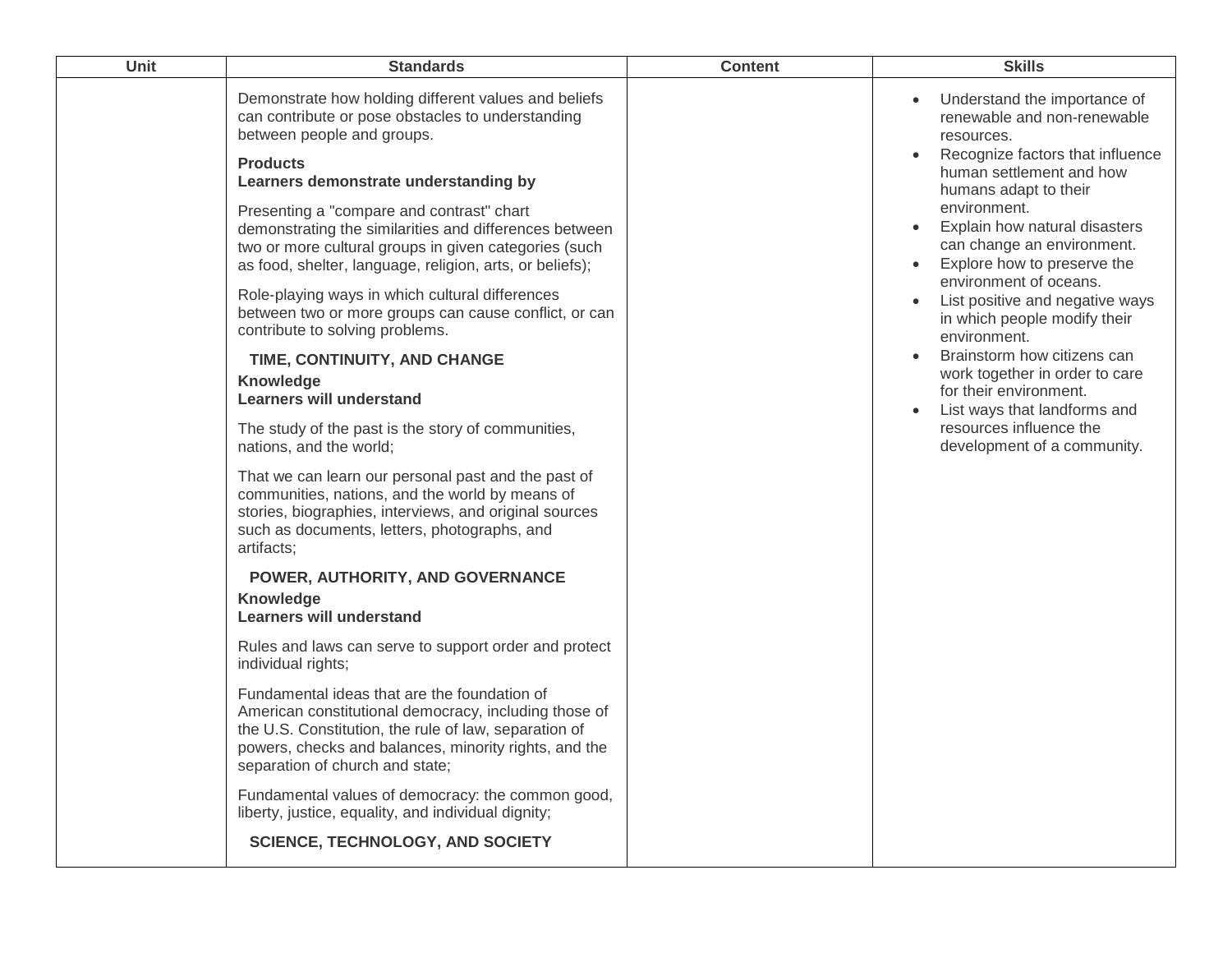| Unit              | <b>Standards</b>                                                                                                                     | <b>Content</b>              | <b>Skills</b>                                  |
|-------------------|--------------------------------------------------------------------------------------------------------------------------------------|-----------------------------|------------------------------------------------|
|                   | <b>Knowledge</b><br><b>Learners will understand</b>                                                                                  |                             |                                                |
|                   | Science involves the study of the natural world, and<br>technology refers to the tools we use to accomplish<br>tasks;                |                             |                                                |
|                   | How society often turns to science and technology to<br>solve problems;                                                              |                             |                                                |
|                   | That media and technology are a part of every aspect<br>of our lives;                                                                |                             |                                                |
|                   | The ways in which scientific findings and various forms<br>of technology influence our daily lives;                                  |                             |                                                |
|                   | That science often leads to new technology in areas<br>such as communication and transportation, and results<br>in change over time; |                             |                                                |
|                   | That science and technology can have both positive<br>and negative impacts on individuals, society, and the<br>globe.                |                             |                                                |
|                   | <b>GLOBAL CONNECTIONS</b>                                                                                                            |                             |                                                |
|                   | <b>Processes</b><br>Learners will be able to                                                                                         |                             |                                                |
|                   | Identify examples of global connections in their<br>community, state, or region;                                                     |                             |                                                |
|                   | <b>CIVIC IDEALS AND PRACTICES</b><br>Knowledge<br><b>Learners will understand</b>                                                    |                             |                                                |
|                   | Participating in civic discussion and action about a<br>school or community issue;                                                   |                             |                                                |
|                   |                                                                                                                                      |                             |                                                |
| <b>Map Skills</b> | PA: Geography 2009<br>PA: Grade 3                                                                                                    | <b>Exploring Maps</b>       | Students will be able to                       |
|                   | Geography<br>7.1. Basic Geographic Literacy                                                                                          | Interpreting map<br>symbols | Identify the purpose of an atlas.<br>$\bullet$ |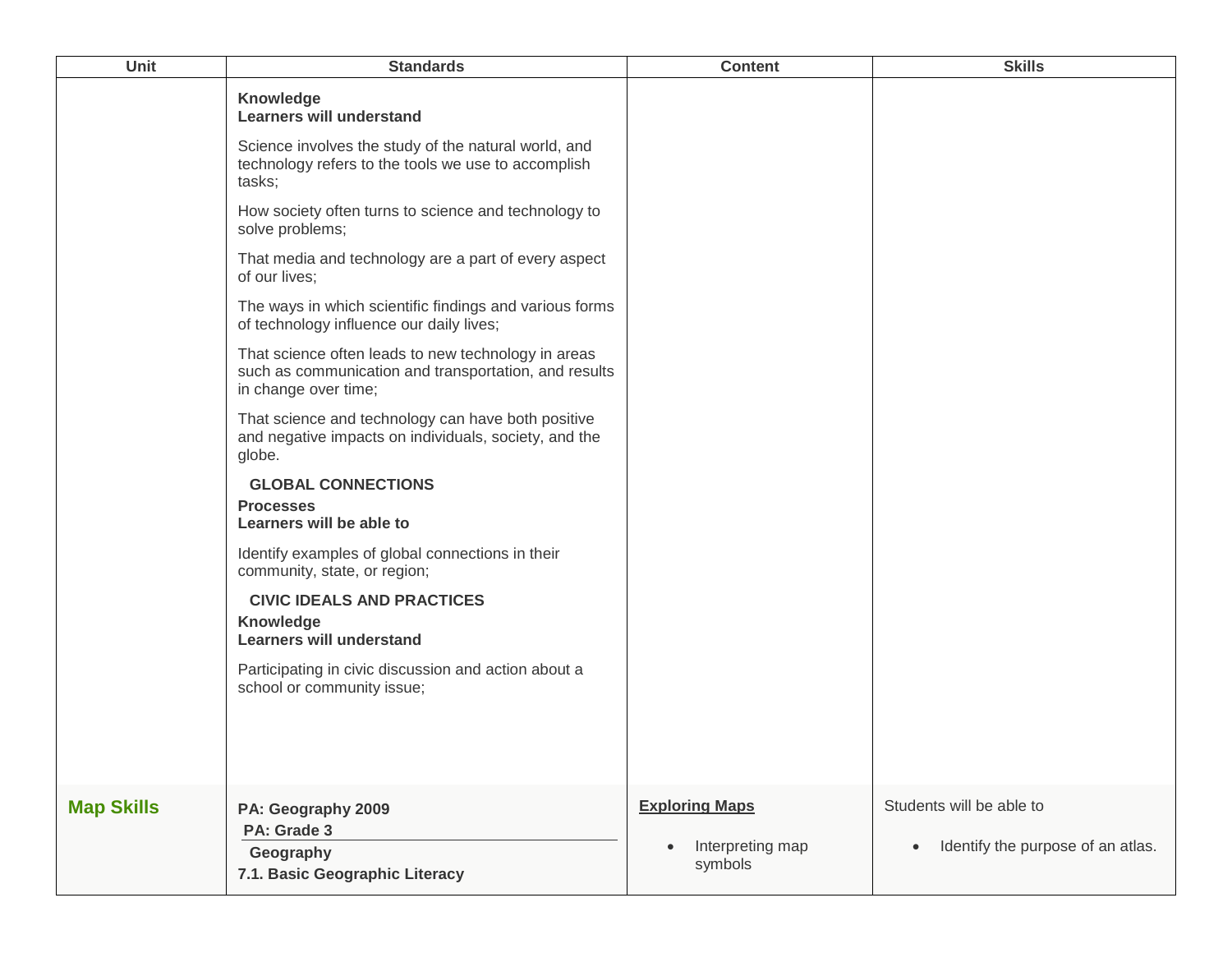| Unit                                                | <b>Standards</b>                                                                                                                                                                                                                                                                                                                                                                                                                                                     | <b>Content</b>                                                                                                                                                                                                                                                                                                                                                                                        | <b>Skills</b>                                                                                                                                                                                                                                                                                                                                                                                                                                                                                                                                                                                                                                                                                                                                                                                                                              |
|-----------------------------------------------------|----------------------------------------------------------------------------------------------------------------------------------------------------------------------------------------------------------------------------------------------------------------------------------------------------------------------------------------------------------------------------------------------------------------------------------------------------------------------|-------------------------------------------------------------------------------------------------------------------------------------------------------------------------------------------------------------------------------------------------------------------------------------------------------------------------------------------------------------------------------------------------------|--------------------------------------------------------------------------------------------------------------------------------------------------------------------------------------------------------------------------------------------------------------------------------------------------------------------------------------------------------------------------------------------------------------------------------------------------------------------------------------------------------------------------------------------------------------------------------------------------------------------------------------------------------------------------------------------------------------------------------------------------------------------------------------------------------------------------------------------|
|                                                     | 7.1.3.A. Identify how basic geographic tools are used<br>to organize and interpret information about people,<br>places and environment.<br>7.1.3.B. Identify and locate places and regions as<br>defined by physical and human features.<br>7.2. Physical Characteristics of Places and<br><b>Regions</b><br>7.2.3.A. Identify the physical characteristics of places<br>and regions<br>Copyright © 2015 Commonwealth of Pennsylvania. All<br><b>Rights Reserved</b> | Different types of maps<br>Where people and<br>places are located<br>Locating the continents<br>on a globe<br>Longitude and latitude<br>lines<br>Location of equator and<br>prime meridian<br>A map key identifies<br>features on a map<br>A compass rose is used<br>to identify direction<br><b>Gospel Values</b><br>Community<br>Justice<br>Peace<br><b>Respect For Life</b><br>Simplicity<br>Truth | Recognize a community's<br>location according to city, state,<br>country, continent and<br>hemispheres.<br>Locate continents and major<br>oceans.<br>Compare and contrast a map<br>and globe.<br>Interpret a map to locate places<br>using the map key, distance<br>scale, compass rose, cardinal<br>and intermediate directions.<br>Calculate the distance from one<br>$\bullet$<br>location to another on a map.<br>Identify the cardinal and<br>$\bullet$<br>intermediate directions and use<br>them to locate areas.<br>Use a map key to identify areas<br>$\bullet$<br>on a map.<br>Locate the 7 continents and 4<br>$\bullet$<br>oceans on a globe.<br>Locate the equator and prime<br>$\bullet$<br>meridian and identify the<br>hemispheres.<br>Use grids to locate areas on a<br>map.<br>Create maps of communities<br>and states. |
| <b>Communities</b><br>and Their<br><b>Histories</b> | <b>NCSS: Social Studies 2010</b><br><b>NCSS: Elementary</b><br>TIME, CONTINUITY, AND CHANGE<br><b>Knowledge</b><br><b>Learners will understand</b><br>The study of the past is the story of communities,<br>nations, and the world;<br>Key concepts such as: past, present, future, similarity,<br>difference, and change;                                                                                                                                           | People<br><b>Native Americans</b><br>Pilgrims<br>$\bullet$<br>Immigrants<br><b>Historical Figures</b><br>Pioneers<br><b>Gospel Values</b>                                                                                                                                                                                                                                                             | The students will be able to:<br>Recognize PA Native American<br><b>Culture and Communities</b><br>Analyze reasons for<br>$\bullet$<br>immigration.<br>Identify important historical<br>$\bullet$<br>figures<br>Understand the significance of<br>$\bullet$<br>the pioneer.                                                                                                                                                                                                                                                                                                                                                                                                                                                                                                                                                                |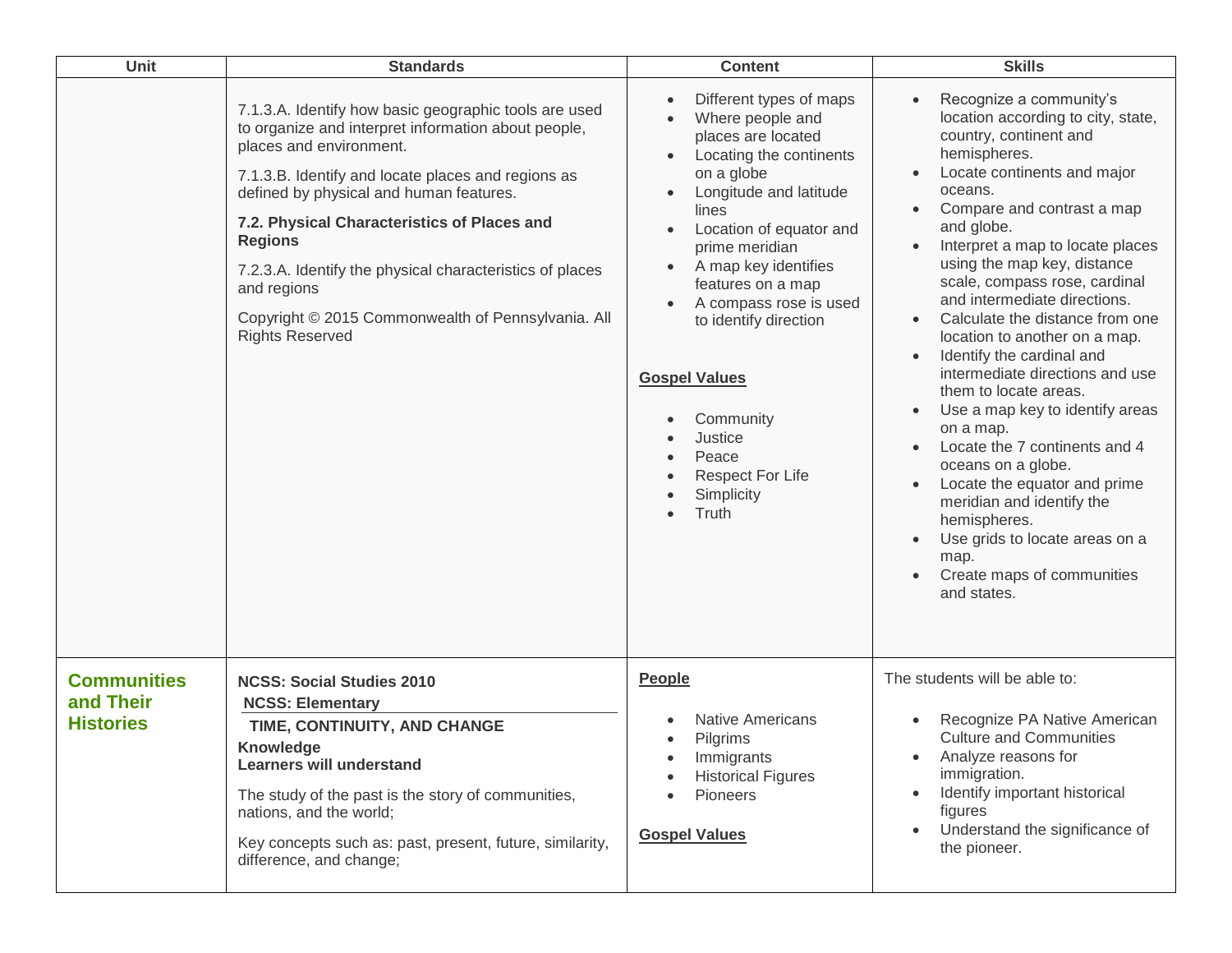| Unit | <b>Standards</b>                                                                                                                                                                                                                                                                                                                                                                                                                                                                                                                                                                                                                                                                                                                                                                                                                                                                                                                                                                                                                                                                                                                                                                                                                                                                                                                                                                                                                                                                                                                                                                                                                                              | <b>Content</b>                                            | <b>Skills</b>                                                                                                                                                                                                                                                                                                                                                                                                                                                                                                                                                                                                                                                                                                |
|------|---------------------------------------------------------------------------------------------------------------------------------------------------------------------------------------------------------------------------------------------------------------------------------------------------------------------------------------------------------------------------------------------------------------------------------------------------------------------------------------------------------------------------------------------------------------------------------------------------------------------------------------------------------------------------------------------------------------------------------------------------------------------------------------------------------------------------------------------------------------------------------------------------------------------------------------------------------------------------------------------------------------------------------------------------------------------------------------------------------------------------------------------------------------------------------------------------------------------------------------------------------------------------------------------------------------------------------------------------------------------------------------------------------------------------------------------------------------------------------------------------------------------------------------------------------------------------------------------------------------------------------------------------------------|-----------------------------------------------------------|--------------------------------------------------------------------------------------------------------------------------------------------------------------------------------------------------------------------------------------------------------------------------------------------------------------------------------------------------------------------------------------------------------------------------------------------------------------------------------------------------------------------------------------------------------------------------------------------------------------------------------------------------------------------------------------------------------------|
|      | That we can learn our personal past and the past of<br>communities, nations, and the world by means of<br>stories, biographies, interviews, and original sources<br>such as documents, letters, photographs, and<br>artifacts;<br>Key people, events, and places associated with the<br>history of the community, nation, and world.<br>Key symbols and traditions that are carried from the<br>past into the present by diverse cultures in the United<br>States and world;<br>That people view and interpret historical events<br>differently because of the times in which they live, the<br>experiences they have, and the point of view they<br>hold;<br>That historical events occurred in times that differed<br>from our own, but often have lasting consequences for<br>the present and future;<br><b>Processes</b><br>Learners will be able to<br>Ask and find answers to questions related to the past<br>in school, community, state and regional contexts;<br>Use a variety of sources to learn about the past;<br>Identify examples of both continuity and change, as<br>depicted in stories, photographs, and documents;<br>Describe examples of cause-effect relationships;<br>Compare and contrast differing stories or accounts<br>about past events, people, places, or situations, and<br>offer possible reasons for the differences;<br>Describe how people in the past lived, and research<br>their values and beliefs<br>Use sources to learn about the past in order to inform<br>decisions about actions on issues of importance today;<br>Use historical methods of inquiry and literacy skills to<br>research and present findings | Community<br>Compassion<br>Faith in God<br>Peace<br>Truth | Interpret a time line to show<br>when important events<br>happened in a place.<br>Explain how people have<br>$\bullet$<br>contributed to the growth and<br>change of communities in the<br>U.S.<br>Compare and contrast<br>inventions that have changed<br>communication, transportation,<br>and daily living.<br>Appreciate and gain a respect<br>for various people and their<br>cultures.<br>Understand the reasons for<br>European immigration to North<br>America.<br>Describe the interactions<br>between Native Americans and<br>European settlers.<br>Trace our country's history from<br>$\bullet$<br>the original colonies<br>Understand the cause and<br>$\bullet$<br>effect of historical events |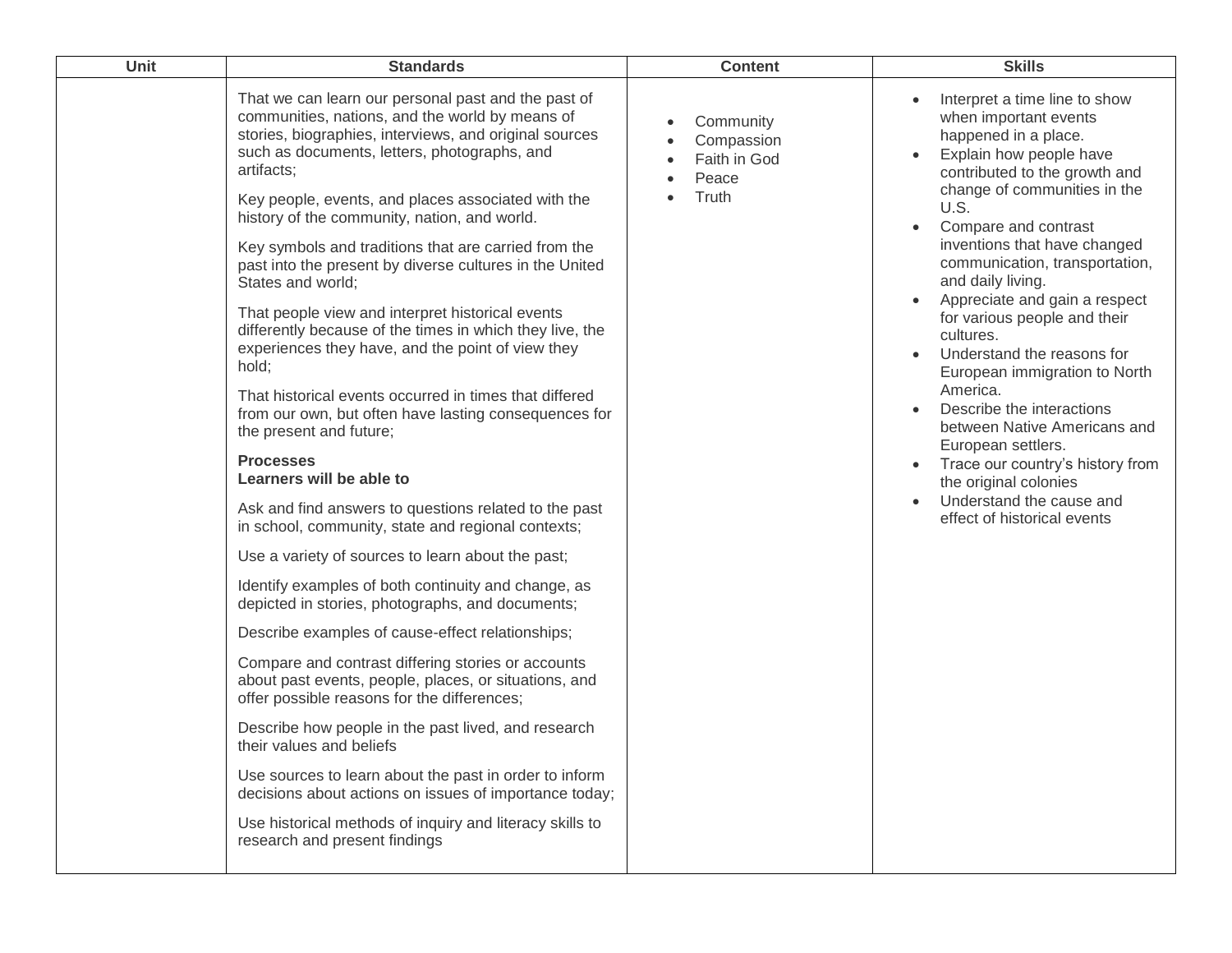| Unit                                     | <b>Standards</b>                                                                                                                                                                                                                                                                                                                                                                                                                                                                                                                                                                                                                                                                                                                                                                          | <b>Content</b>                                                                                                                                                                                                                                                                                                                                                                       | <b>Skills</b>                                                                                                                                                                                                                                                                                                                                                                                     |
|------------------------------------------|-------------------------------------------------------------------------------------------------------------------------------------------------------------------------------------------------------------------------------------------------------------------------------------------------------------------------------------------------------------------------------------------------------------------------------------------------------------------------------------------------------------------------------------------------------------------------------------------------------------------------------------------------------------------------------------------------------------------------------------------------------------------------------------------|--------------------------------------------------------------------------------------------------------------------------------------------------------------------------------------------------------------------------------------------------------------------------------------------------------------------------------------------------------------------------------------|---------------------------------------------------------------------------------------------------------------------------------------------------------------------------------------------------------------------------------------------------------------------------------------------------------------------------------------------------------------------------------------------------|
|                                          | <b>Products</b><br>Learners demonstrate understanding by<br>Drawing illustrations to show their interpretation of<br>multiple accounts of the same event and offering ideas<br>about why the accounts differ;<br>Using artifacts in discussions and reports to offer<br>explanations about life in the past;<br>Enacting role-plays in which past events and<br>experiences are reconstructed;<br>Constructing timelines that indicate an understanding<br>of a sequence of events;<br>Writing stories and descriptions about life in the past.<br>PEOPLE, PLACES, AND ENVIRONMENTS<br>Knowledge<br><b>Learners will understand</b><br>The theme of people, places, and environments<br>involves the study of location, place, and the<br>interactions of people with their surroundings; |                                                                                                                                                                                                                                                                                                                                                                                      |                                                                                                                                                                                                                                                                                                                                                                                                   |
| <b>Citizens and</b><br><b>Government</b> | <b>NCSS: Social Studies 2010</b><br><b>NCSS: Elementary</b><br>INDIVIDUAL DEVELOPMENT AND IDENTITY<br>Knowledge<br><b>Learners will understand</b><br>The study of individual development and identity helps<br>us know who we are and how we change;<br>Concepts such as, growth, change, learning, self,<br>family, and groups;<br>Individuals have characteristics that are both distinct<br>from and similar to those of others;                                                                                                                                                                                                                                                                                                                                                      | <b>Citizens Rights and</b><br><b>Responsibilities</b><br>Voting and the Electoral<br>$\bullet$<br><b>Process</b><br>Functions of the<br>$\bullet$<br>government<br>Differences among the<br>$\bullet$<br>Local, State, and<br>Federal government<br><b>Basic Services to</b><br>$\bullet$<br>communities<br>Process of making and<br>$\bullet$<br>enforcing laws<br>Purpose of taxes | The students will be able to:<br>Recognize the significance of<br>civil responsibilities.<br>Identify and explain the voting<br>process.<br>Identify political leaders both<br>past and present.<br>Explain the basic services<br>provided by local government.<br>• Identify the basic structure of<br>local government.<br>Evaluate the partnership<br>between various types of<br>communities. |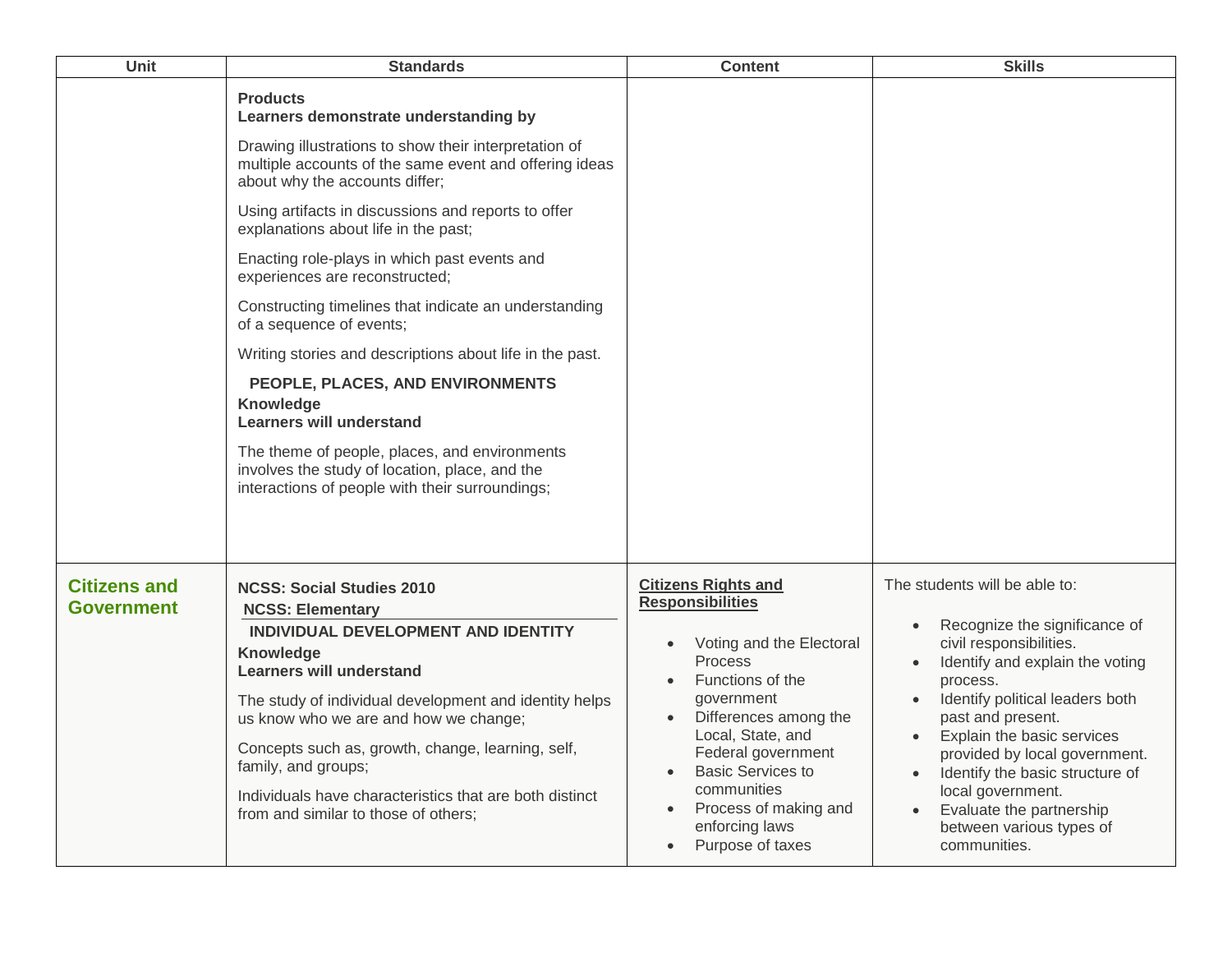| Unit | <b>Standards</b>                                                                                                                                                                                                                                                                                                                                                                                                                                                                                                                                                                                                                                                                                                                                                                                                                                                                                                                                                                                                                                                                                                                                                                                                                                                                                                                                                                                                                                                                                  | <b>Content</b>                                                                                                                            | <b>Skills</b>                                                                                                                                                                                                                                                                                                                                                        |
|------|---------------------------------------------------------------------------------------------------------------------------------------------------------------------------------------------------------------------------------------------------------------------------------------------------------------------------------------------------------------------------------------------------------------------------------------------------------------------------------------------------------------------------------------------------------------------------------------------------------------------------------------------------------------------------------------------------------------------------------------------------------------------------------------------------------------------------------------------------------------------------------------------------------------------------------------------------------------------------------------------------------------------------------------------------------------------------------------------------------------------------------------------------------------------------------------------------------------------------------------------------------------------------------------------------------------------------------------------------------------------------------------------------------------------------------------------------------------------------------------------------|-------------------------------------------------------------------------------------------------------------------------------------------|----------------------------------------------------------------------------------------------------------------------------------------------------------------------------------------------------------------------------------------------------------------------------------------------------------------------------------------------------------------------|
|      | Individuals bring specific abilities, interests, and talents<br>in working with others to make decisions and solve<br>problems;<br>Individuals change over time;<br>Physical, intellectual, and emotional growth affect<br>individual identity, growth, and interactions with others;<br>People's interactions with their social and physical<br>surroundings influence individual identity and growth;<br>Individual choices are influenced by personal and<br>social factors.<br>INDIVIDUALS, GROUPS, AND INSTITUTIONS<br>Knowledge<br><b>Learners will understand</b><br>This theme helps us know that people belong to<br>groups and institutions that influence them and by<br>which they are influenced;.<br>Concepts such as: community, culture, role,<br>competition, cooperation, rules, and norms;<br>Characteristics that distinguish individuals;<br>That individuals, groups, and institutions share<br>common elements and also have unique<br>characteristics;<br>The impact of families, schools, religious institutions,<br>government agencies, financial institutions, and civic<br>groups on their lives;<br>How the rules and norms of groups to which they<br>belong impact their lives.<br>POWER, AUTHORITY, AND GOVERNANCE<br><b>Knowledge</b><br><b>Learners will understand</b><br>The basic elements of government in the United<br>States: executive, legislative, and judicial authority;<br>The ways in which governments meet the needs and<br>wants of citizens. | Interdependence of<br>communities<br><b>Gospel Values</b><br>Community<br>Justice<br>Peace<br><b>Respect For Life</b><br>Service<br>Truth | Summarize the basic rights and<br>responsibilities of U.S. citizens.<br>Recognize the significance of<br>the United States' historical<br>national documents.<br>Understand the steps involved<br>in thoughtful decision-making.<br>Compare and contrast local,<br>state, and national<br>governments.<br>Recognize different countries<br>govern in different ways. |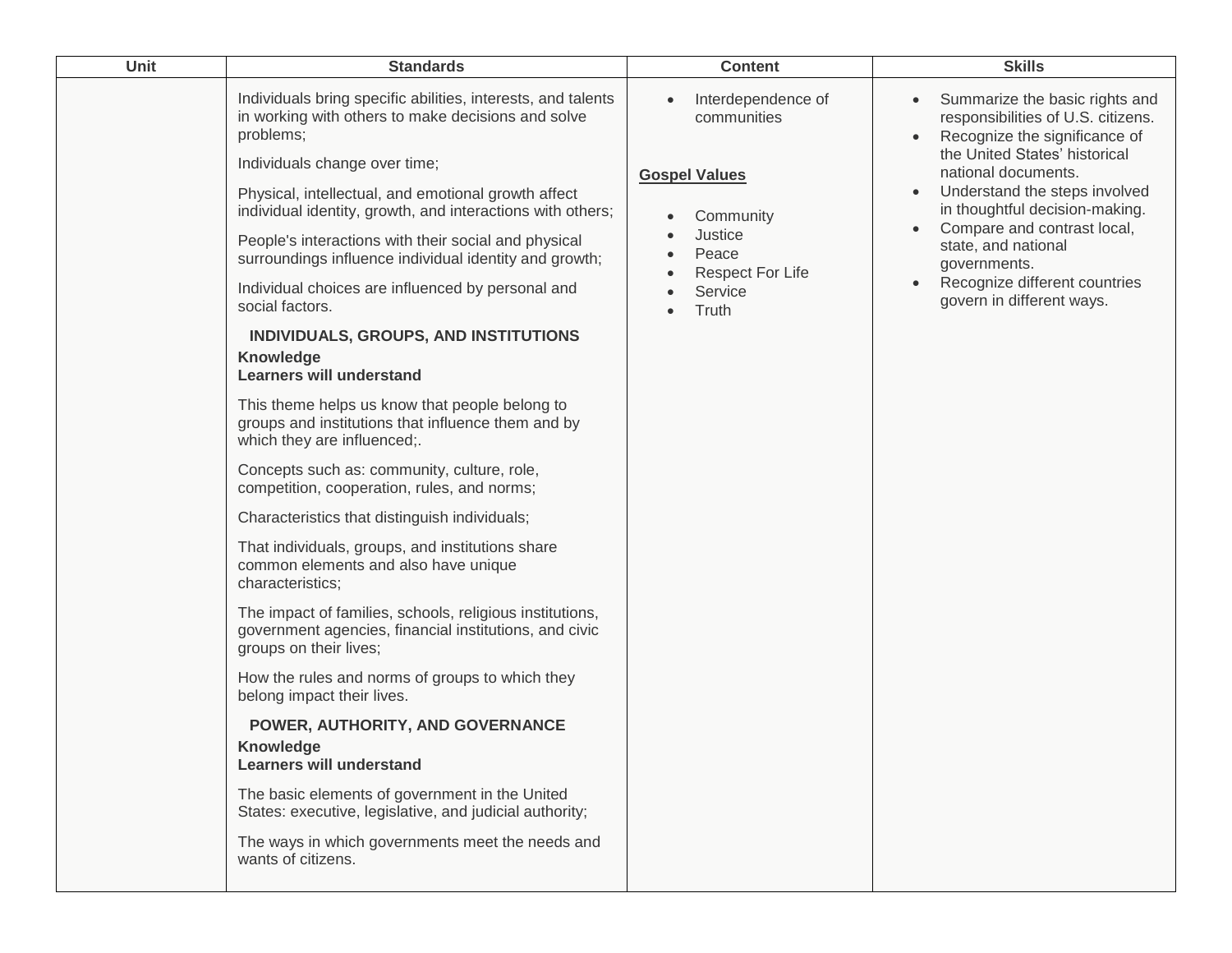| Unit                                      | <b>Standards</b>                                                                                                                                                                                                                                                                                                                                                                                                                                                                                                                                                                                                                                                                                                                   | <b>Content</b>                                                                                                                                                                                                      | <b>Skills</b>                                                                                                                                                                                                                                                                                                                                                                                                                                                                                                                                                                                               |
|-------------------------------------------|------------------------------------------------------------------------------------------------------------------------------------------------------------------------------------------------------------------------------------------------------------------------------------------------------------------------------------------------------------------------------------------------------------------------------------------------------------------------------------------------------------------------------------------------------------------------------------------------------------------------------------------------------------------------------------------------------------------------------------|---------------------------------------------------------------------------------------------------------------------------------------------------------------------------------------------------------------------|-------------------------------------------------------------------------------------------------------------------------------------------------------------------------------------------------------------------------------------------------------------------------------------------------------------------------------------------------------------------------------------------------------------------------------------------------------------------------------------------------------------------------------------------------------------------------------------------------------------|
|                                           | PRODUCTION, DISTRIBUTION, AND<br><b>CONSUMPTION</b><br><b>Knowledge</b><br><b>Learners will understand</b><br>The goods and services produced in the market and<br>those produced by the government.<br><b>CIVIC IDEALS AND PRACTICES</b><br><b>Processes</b><br>Learners will be able to<br>Identify and exercise the rights and responsibilities of<br>citizens;<br>Analyze how specific policies or citizen behaviors<br>reflect ideals and practices consistent or inconsistent<br>with democratic ideals;<br>Examine the influence of citizens and officials on<br>policy decisions.                                                                                                                                          |                                                                                                                                                                                                                     |                                                                                                                                                                                                                                                                                                                                                                                                                                                                                                                                                                                                             |
| <b>Economics of</b><br><b>Communities</b> | <b>PA: Economics 2009</b><br>PA: Grade 3<br><b>6.1 Scarcity and Choice</b><br>Pennsylvania's public schools shall teach,<br>challenge and support every student to realize his<br>or her maximum potential and to acquire the<br>knowledge and skills needed to:<br>6.1.3.A. Define scarcity and identify examples of<br>resources, wants, and needs.<br>6.1.3.B. Identify needs and wants of people. Identify<br>examples of natural, human, and capital resources.<br>6.1.3.C. Explain what is given up when making a<br>choice.<br>6.1.3.D. Identify reasons why people make a choice.<br>6. 2 Markets and Economic Systems<br>Pennsylvania's public schools shall teach,<br>challenge and support every student to realize his | <b>Goods and Services</b><br>Importance and<br>relationship of jobs and<br>money<br>Effect of manufacturing<br>Effect of technology in<br>a community<br><b>Gospel Values</b><br><b>Respect For Life</b><br>Service | The students will be able to:<br>Explain how needs are met<br>within a community.<br>Analyze why certain products<br>are produced in specific<br>locations.<br>Differentiate between goods<br>$\bullet$<br>and services and the impact on<br>community.<br>Understand the correlation<br>$\bullet$<br>between jobs and money.<br>Recognize the significance of<br>natural resources as they relate<br>to economy.<br>Evaluate how technology affects<br>the economy of a community.<br>Demonstrate how countries<br>depend on each other<br>economically.<br>Assess the value of services in<br>daily life. |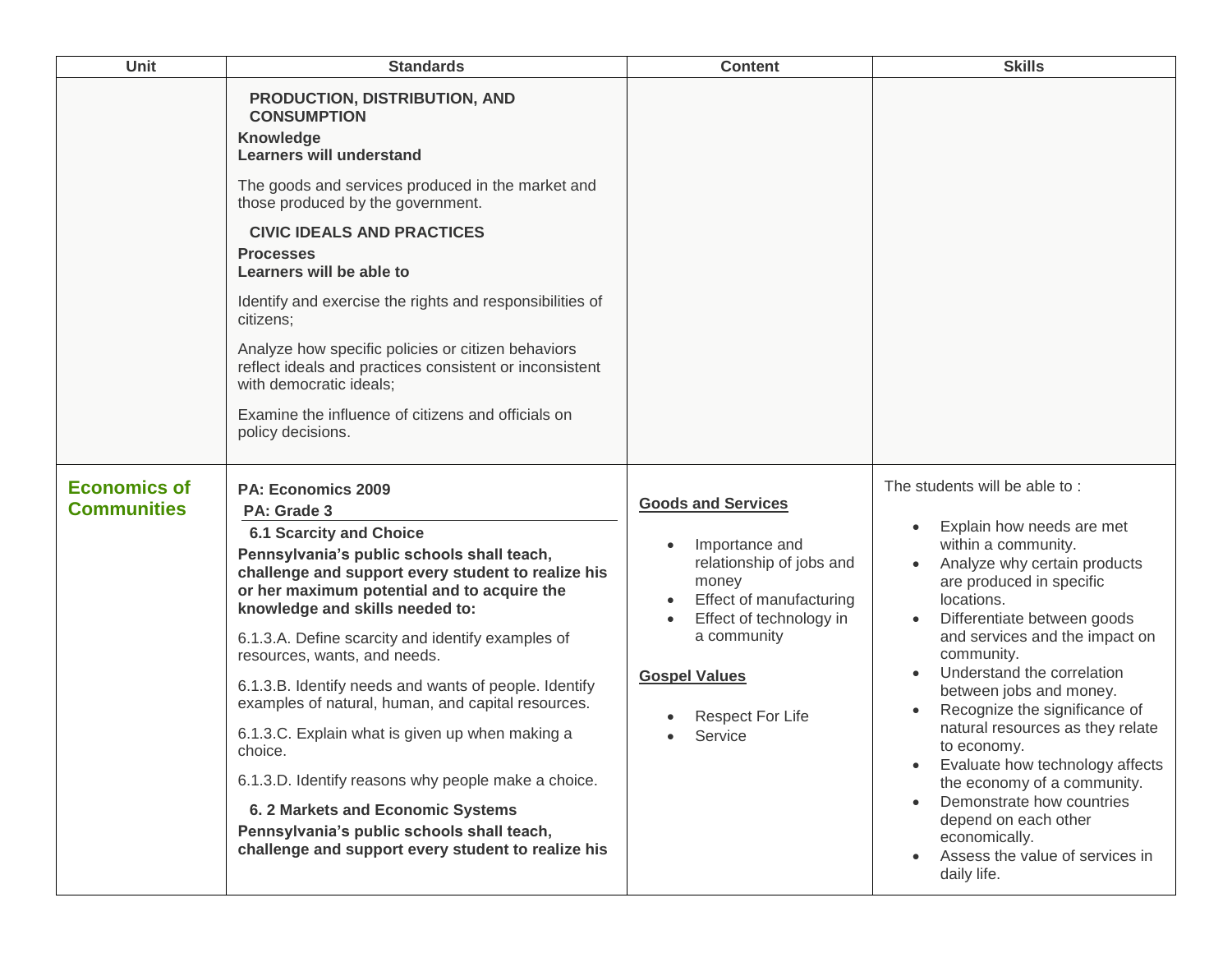| Unit | <b>Standards</b>                                                                                                                                                                                                         | <b>Content</b> | <b>Skills</b>                                     |
|------|--------------------------------------------------------------------------------------------------------------------------------------------------------------------------------------------------------------------------|----------------|---------------------------------------------------|
|      | or her maximum potential and to acquire the<br>knowledge and skills needed to:                                                                                                                                           |                | Explain why countries import<br>and export goods. |
|      | 6.2.3.A. Identify goods, services, consumers, and<br>producers in the local community.                                                                                                                                   |                |                                                   |
|      | 6.2.3.B. Identify competing sellers in the local market.                                                                                                                                                                 |                |                                                   |
|      | 6.2.3.C. Identify types of advertising designed to<br>influence personal choice.                                                                                                                                         |                |                                                   |
|      | 6.2.3.D. Demonstrate the importance of money in<br>everyday life.                                                                                                                                                        |                |                                                   |
|      | 6.2.3.E. Describe the effect of local businesses<br>opening and closing.                                                                                                                                                 |                |                                                   |
|      | 6.2.3.F. Identify private economic institutions.                                                                                                                                                                         |                |                                                   |
|      | 6.2.3.G. Identify characteristics of the local economy.                                                                                                                                                                  |                |                                                   |
|      | <b>6.3 Functions of Government</b><br>Pennsylvania's public schools shall teach,<br>challenge and support every student to realize his<br>or her maximum potential and to acquire the<br>knowledge and skills needed to: |                |                                                   |
|      | 6.3.3.A. Identify goods and services provided by the<br>government.                                                                                                                                                      |                |                                                   |
|      | 6.3.3.B. Identify examples of government involvement<br>in local economic activities.                                                                                                                                    |                |                                                   |
|      | 6.3.3.C. Define tax and explain the relationship<br>between taxation and government services.                                                                                                                            |                |                                                   |
|      | 6.3.3.D. Describe how government is important to the<br>economic system.                                                                                                                                                 |                |                                                   |
|      | 6.4 Economic Interdependence<br>Pennsylvania's public schools shall teach,<br>challenge and support every student to realize his<br>or her maximum potential and to acquire the<br>knowledge and skills needed to:       |                |                                                   |
|      | 6.4.3.A. Identify local examples of specialization and<br>division of labor.                                                                                                                                             |                |                                                   |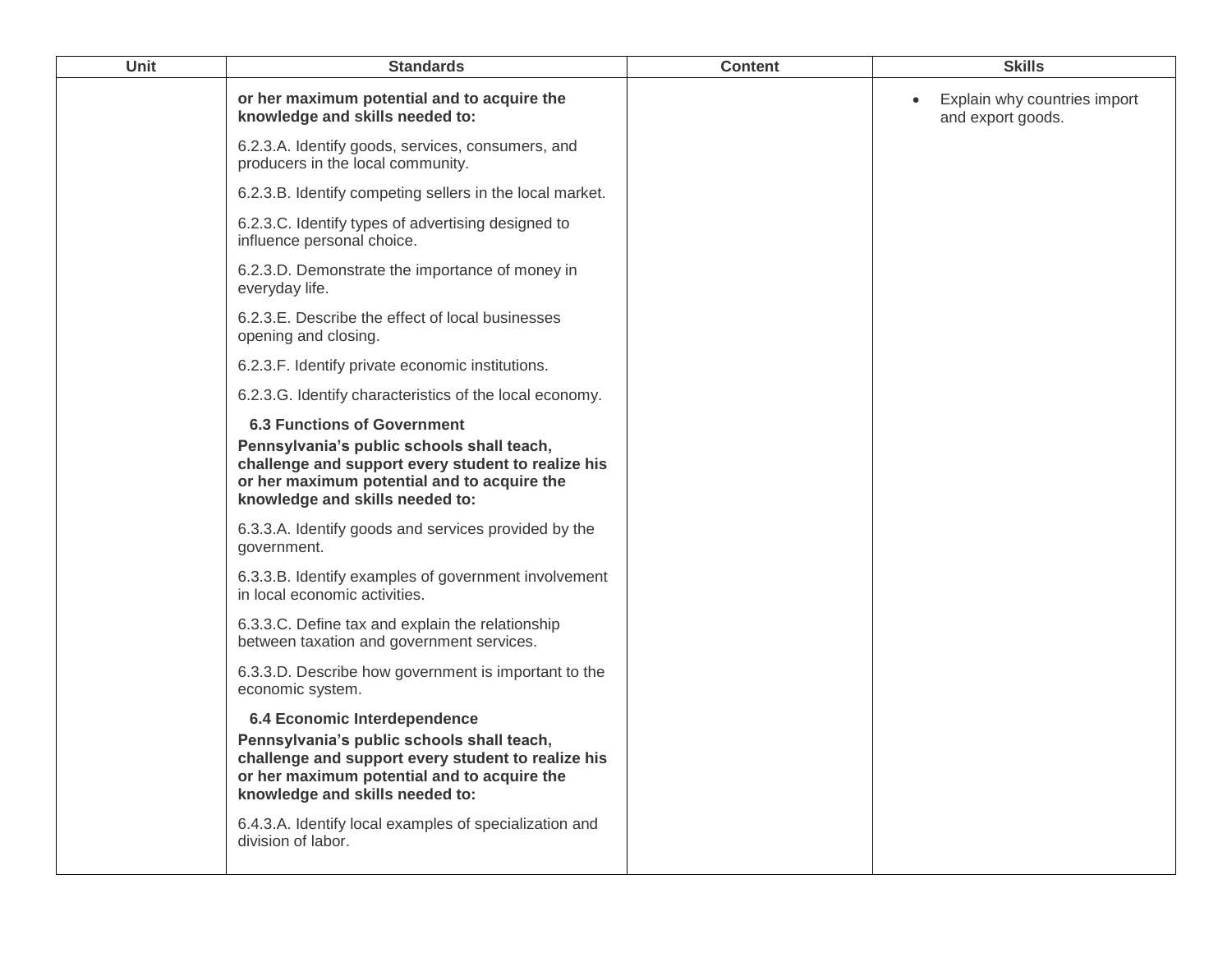| <b>Unit</b> | <b>Standards</b>                                                                                                                                                                                                     | <b>Content</b> | <b>Skills</b> |
|-------------|----------------------------------------------------------------------------------------------------------------------------------------------------------------------------------------------------------------------|----------------|---------------|
|             | 6.4.3.B. Identify examples of trade, imports, and<br>exports in the local community.                                                                                                                                 |                |               |
|             | 6.4.3.C. Identify different organizations that are part of<br>the economic system (banks, small businesses, big<br>corporations).                                                                                    |                |               |
|             | 6.4.3.D. Describe how buyers make choices about<br>their wants and needs through purchases.                                                                                                                          |                |               |
|             | 6.5 Income, Profit, and Wealth<br>Pennsylvania's public schools shall teach,<br>challenge and support every student to realize his<br>or her maximum potential and to acquire the<br>knowledge and skills needed to: |                |               |
|             | 6.5.3.A. Explain why people work.                                                                                                                                                                                    |                |               |
|             | 6.5.3.B. Explain the differences in earnings by those in<br>different jobs.                                                                                                                                          |                |               |
|             | 6.5.3.C. Describe how different businesses meet the<br>needs and wants of families.                                                                                                                                  |                |               |
|             | 6.5.3.D. Describe the result of spending savings.                                                                                                                                                                    |                |               |
|             | 6.5.3.E. Identify tangible and intangible assets.                                                                                                                                                                    |                |               |
|             | 6.5.3.F. Define entrepreneurship.                                                                                                                                                                                    |                |               |
|             | 6.5.3.G. Define saving and explain why people save.                                                                                                                                                                  |                |               |
|             | 6.5.3.H. Identify the role of banks in our local<br>community.                                                                                                                                                       |                |               |
|             | <b>NCSS: Social Studies 2010</b><br><b>NCSS: Elementary</b>                                                                                                                                                          |                |               |
|             | <b>CULTURE</b><br>Knowledge<br><b>Learners will understand</b>                                                                                                                                                       |                |               |
|             | How cultural beliefs, behaviors, and values allow<br>human groups to solve the problems of daily living;                                                                                                             |                |               |
|             | INDIVIDUALS, GROUPS, AND INSTITUTIONS<br><b>Knowledge</b><br><b>Learners will understand</b>                                                                                                                         |                |               |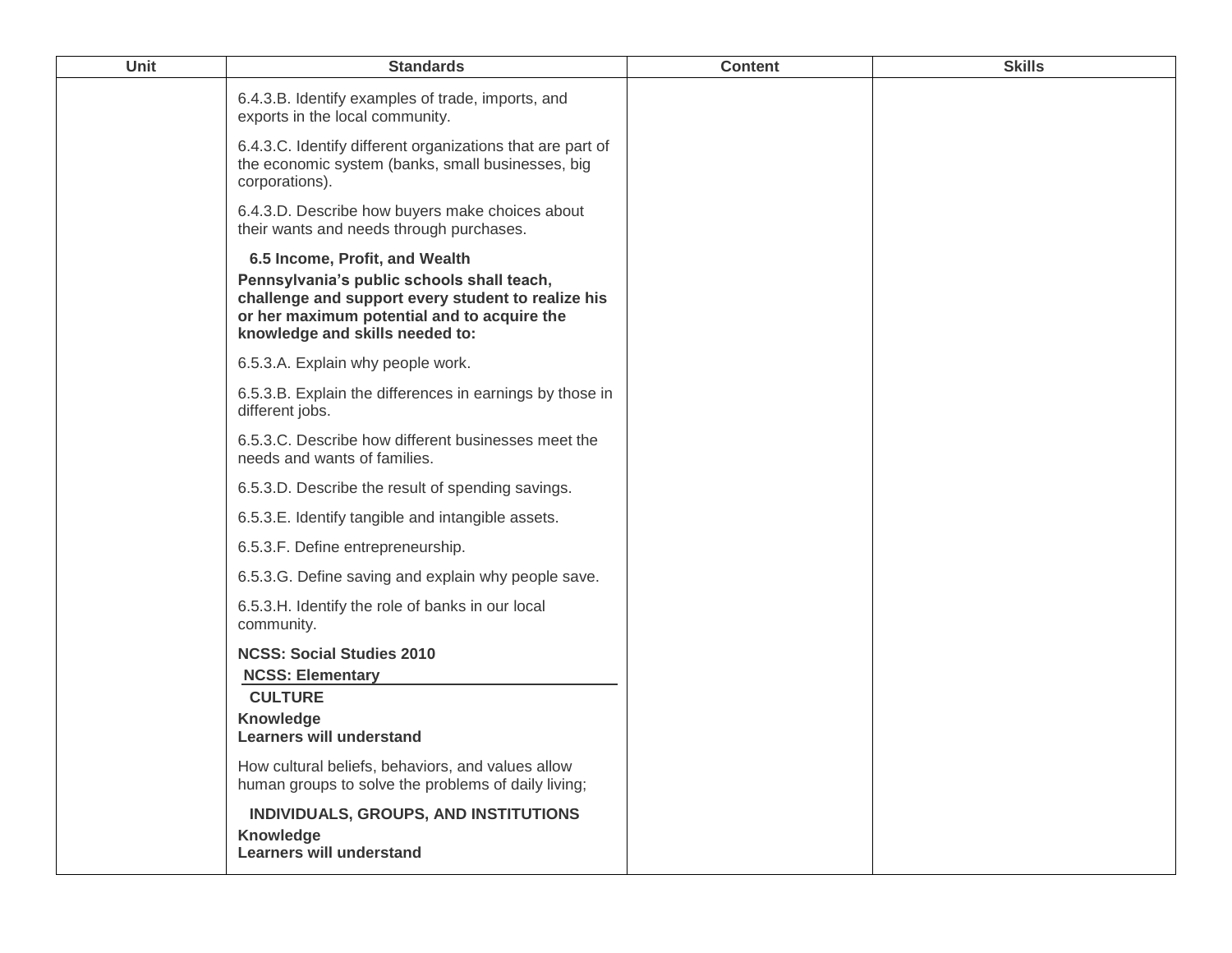| Unit | <b>Standards</b>                                                                                                                                                      | <b>Content</b> | <b>Skills</b> |
|------|-----------------------------------------------------------------------------------------------------------------------------------------------------------------------|----------------|---------------|
|      | The impact of families, schools, religious institutions,<br>government agencies, financial institutions, and civic<br>groups on their lives;                          |                |               |
|      | PRODUCTION, DISTRIBUTION, AND<br><b>CONSUMPTION</b>                                                                                                                   |                |               |
|      | Knowledge<br><b>Learners will understand</b>                                                                                                                          |                |               |
|      | How people and communities deal with scarcity of<br>resources;                                                                                                        |                |               |
|      | The difference between needs and wants;                                                                                                                               |                |               |
|      | What people and communities gain and give up when<br>they make a decision;                                                                                            |                |               |
|      | How economic incentives affect people's behavior;                                                                                                                     |                |               |
|      | The characteristics and functions of money and its<br>uses;                                                                                                           |                |               |
|      | Various organizations that help people achieve their<br>individual economic goals (banks, businesses, labor<br>unions);                                               |                |               |
|      | The characteristics of a market economy;                                                                                                                              |                |               |
|      | The goods and services produced in the market and<br>those produced by the government.                                                                                |                |               |
|      | <b>GLOBAL CONNECTIONS</b><br>Knowledge<br><b>Learners will understand</b>                                                                                             |                |               |
|      | Global connections may be of various types (e.g.,<br>cultural exchange, trade, political, economic, or travel);                                                       |                |               |
|      | Global connections affect daily life for individuals and<br>those around them;                                                                                        |                |               |
|      | Some global issues have persisted over time while<br>others are more contemporary or emerging (e.g.,<br>technology enabling rapid communication across the<br>earth); |                |               |